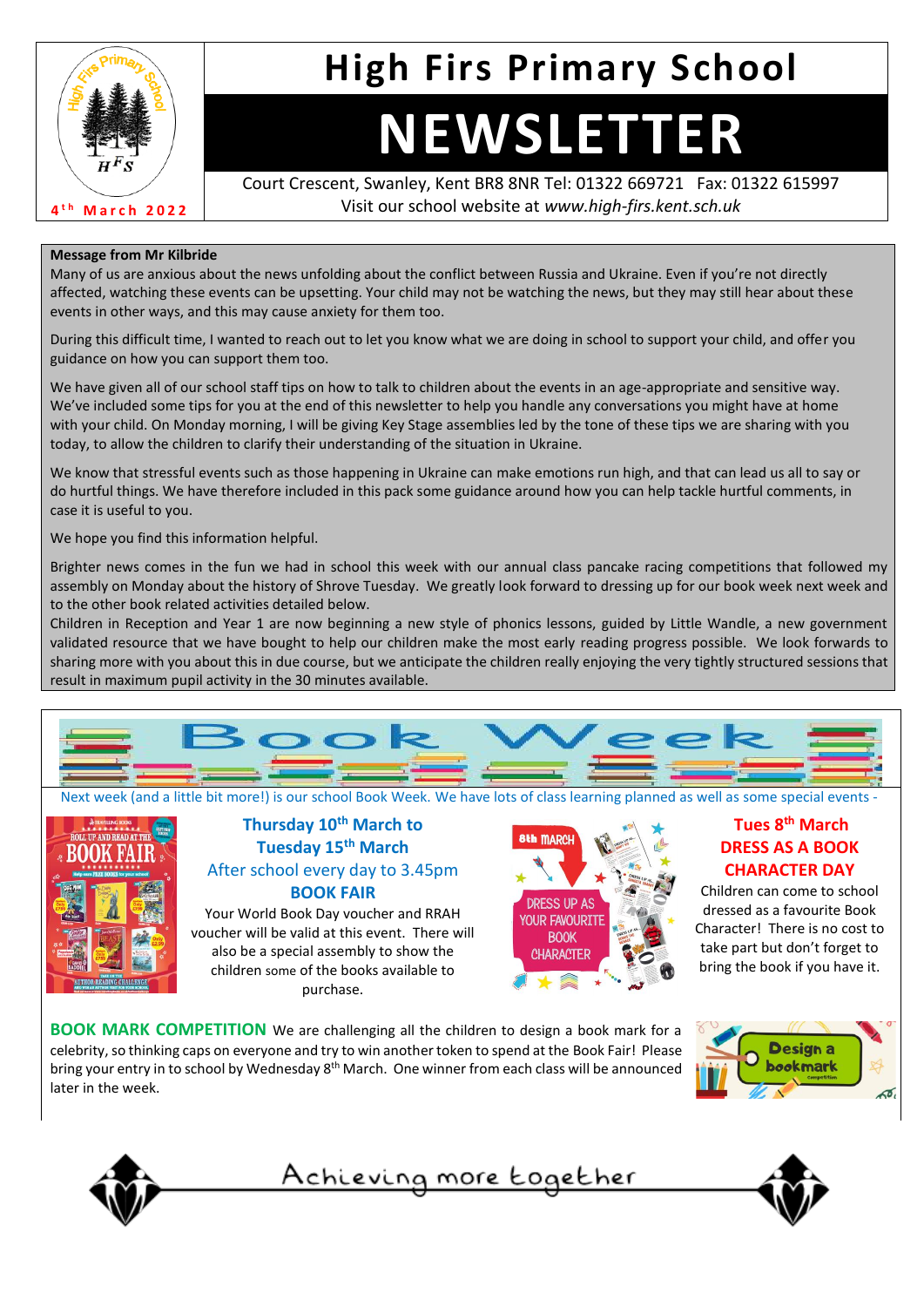**CLASS READING SWAPS** At the end the week there will be an opportunity for all the children to choose from a story that they would like to hear read by one of the teachers.



**WORLD BOOK DAY VOUCHERS** are coming home today and are worth £1 off selected books in book stores or all books at our Book Fair next week.

#### **Pancake Day Races Winners**

Congratulations to everyone who took part in our annual Pancake Day Races. Well done in particular to our Key Stage winners who were Tristan and Emily – and to our staff team too!









#### **Yr2 SATs information meeting for parents**

We are looking forward to seeing Yr2 parents at their class assembly at 10.10am on Thursday 10<sup>th</sup> March. This will be followed by an information session with Mrs Ford, when she will be telling parents about the arrangements for Yr2 SATs this year.

| Register Rabbit     |  |        |
|---------------------|--|--------|
| Congratulations to  |  |        |
| this                |  | week's |
| winners of Register |  |        |
| Rabbit for their    |  |        |
| excellent           |  |        |
| attendance:         |  |        |
| <b>YEAR 1</b>       |  |        |
| <b>YEAR 3</b>       |  |        |
|                     |  |        |

#### **Special Mentions**

This week, our special mentions go to:

- Willow W huge improvement in number recognition.
- Jonas C great phonics.
	- Natasha F fantastic balances and rolls in gymnastics.
- Henry  $F$  excellent work in phonics.
- Faye R & Daisy S interesting and detailed newspaper reports.
- Alyah E working hard on her Viking letter.
- Isabella T working hard and trying her best all week.
- Elijah B working hard to improve his writing.
- Sam W fantastic learning in Maths.
- Lucy E & Evie T for always working hard and taking pride in their presentation of all learning
- Jacob CB & Eliza RW fantastic setting description of the rainforest using figurative language.

#### **Times Tables Rockstars**

Well done to **BEECH** who were the winners of this week's Rockstars challenge. Don't forget to take part next week if you are in KS2.



| top scorers were. |                             |
|-------------------|-----------------------------|
| <b>BEECH</b>      | <b>Chanelle &amp; Vidit</b> |
| <b>CHESTNUT</b>   | <b>Kaiden &amp; Evie T</b>  |
|                   |                             |



This week's **Special Mentions** 

#### **In our classes this week**

Rec – learned about instructions.

- Year 1 created their own Tinga Tinga art.
- Year 2 wrote newspaper reports about an alien space craft.
- Year 3 wrote in Viking runes.
- Year 4 learned about the destruction of Pompeii.





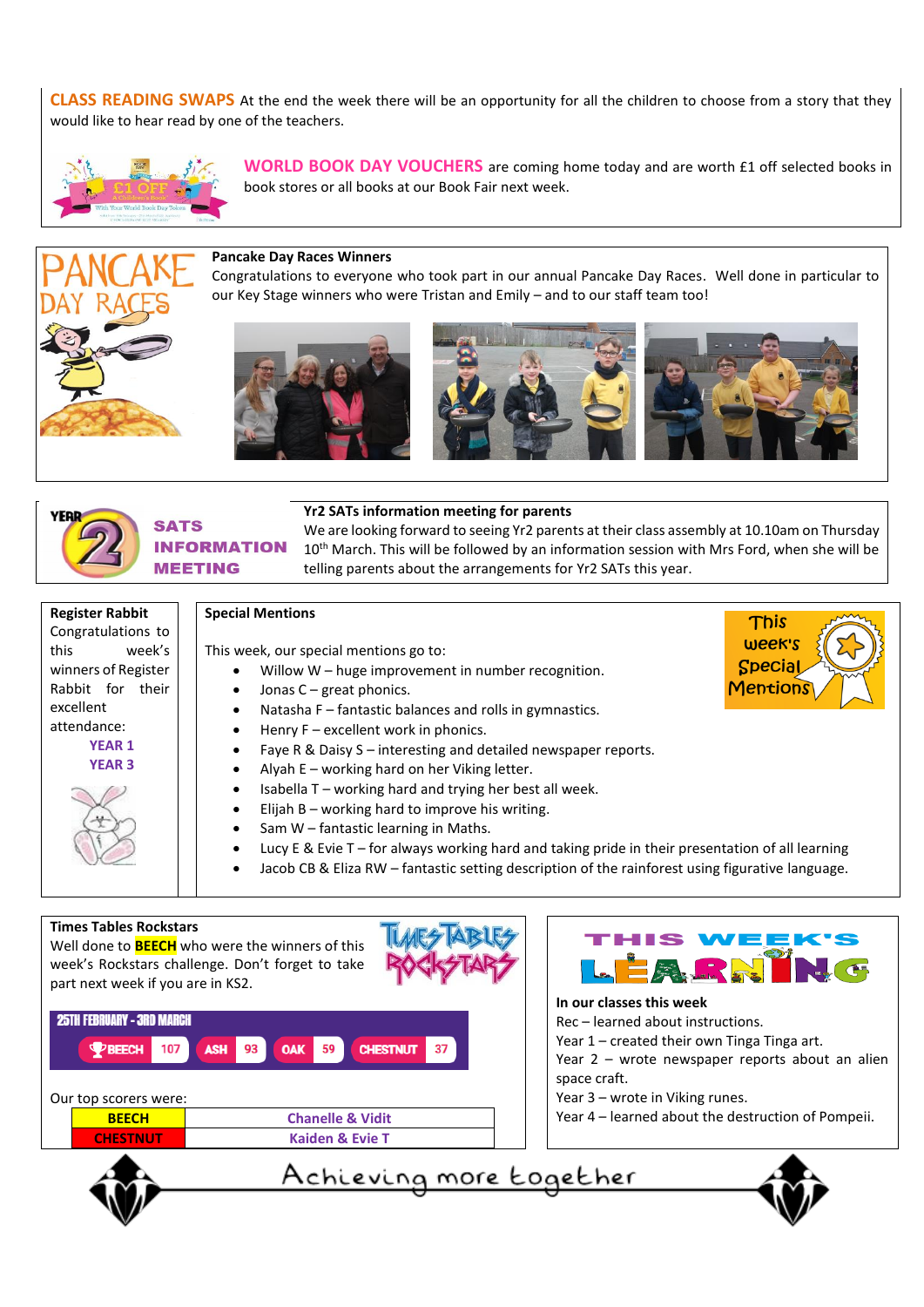| ΆК | <b>Walter &amp; Elliott</b> |  |
|----|-----------------------------|--|
|    | <b>Veda &amp; Freya T</b>   |  |

Year 5 – thought about what equipment they might need to keep them safe on a mountain. Year 6 – are enjoying their new book "The Explorer".

| <b>NATHOUSE POINTS</b> |                 | <b>This Week</b> | <b>Term Total</b> | <b>Top Scorers this week</b>               |
|------------------------|-----------------|------------------|-------------------|--------------------------------------------|
|                        | <b>BEECH</b>    | 96               | 997               | KS1: Edward S (1); KS2: Tristan (6)        |
|                        | <b>CHESTNUT</b> | 97               | 1012              | KS1: Bella W (1); KS2: Jake (6), Isla (6)  |
|                        | <b>OAK</b>      | 86               | 925               | KS1: Eleanor (1); KS2: Skye (6)            |
|                        | ASH             | 82               | 912               | KS1: Stanley (R), Eddie (1); KS2: Veda (6) |



# **Friends of High Firs Primary School Association Supporting Our Children's Education Registered Charity No. 1137633**

Tickets for this month's Cake Raffle will be on sale for 50p each outside school at 3.15pm on Wednesday and Thursday next week, and the draw done with the children during assembly on Friday morning.. Thank you for your support and good luck!

|                       | Next week in school |                                                           |
|-----------------------|---------------------|-----------------------------------------------------------|
|                       | Mon 7 March         | Yr3 Racket skills at Fairfield Centre (8 children)        |
|                       | Tues 8 March        | Dress Up as a Book Character Day                          |
| <b>INSET DAYS</b>     | Weds 9 March        | FHF Cake Raffle ticket sales after school                 |
| No children in school |                     |                                                           |
| Fri 27 May 2022       | Thurs 10 March      | 10.10am - Yr2 Class Assembly followed by Yr2 SATs meeting |
| Mon 27 June 2022      |                     | Book Fair after school                                    |
|                       |                     | FHF Cake Raffle ticket sales after school                 |
|                       |                     |                                                           |
|                       | Fri 11 March        | Book Fair after school                                    |
|                       |                     | FHF Cake Raffle draw in assembly                          |

# **How to talk to your child about what's happening**

No matter how calmly you manage the current environment, children are likely to be anxious. They will pick up bits of information from their friends, from the news and from listening to adults talking around them – but they can misunderstand what they're hearing. It's important to talk to them about what's happening.

## **Start by finding out what your child knows already**

Use open-ended questions to give them the chance to tell you what they think. See page 7 of the resource ['worrying about war'](https://www.phoenixgrouphq.com/tools) for examples of questions to ask (you'll find the resource at the bottom of the page.)

**Tackle the news head-on and talk about it openly and calmly**



Achieving more Eogether

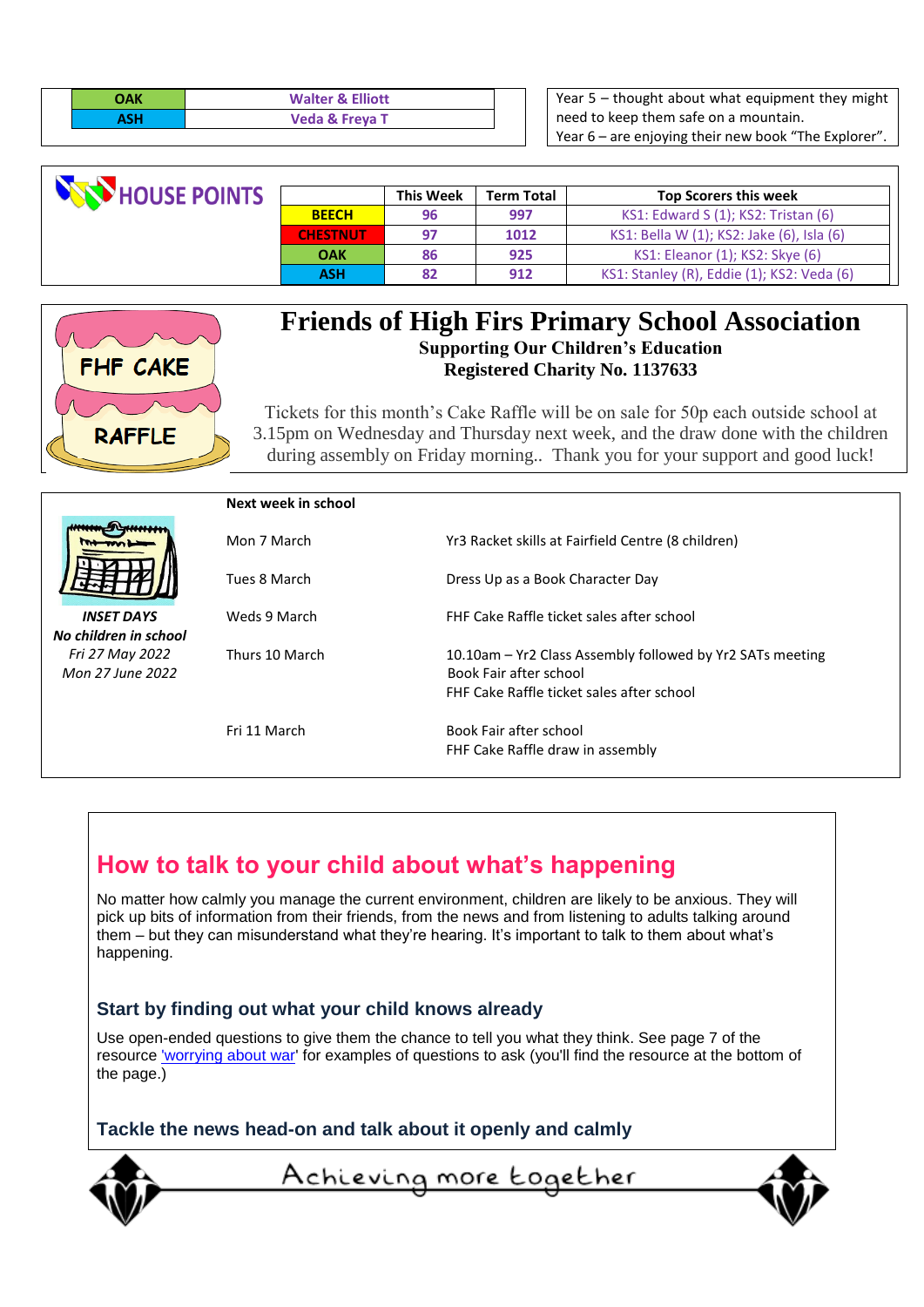Use real words and don't shy away from the truth. Be prepared to explain and define keywords they might be hearing to help them make sense of what's going on. For example, words like invasion, missiles, sanctions, refugees etc. Use age-appropriate material such as this [Newsround resource,](https://www.bbc.co.uk/newsround/60536983) which includes definitions.

#### **Stick to the facts**

But don't discuss everything you hear. For example, be careful about talking about speculation around nuclear warfare. Reassure them that the chance of 'World War III' breaking out is highly unlikely.

#### **Educate them about reliable sources of information**

Explain how some stories on social media may be based on rumours or inaccurate information.

Use reliable news sources like Newsround, which is age-appropriate. Watch and discuss with your child this [Newsround video on spotting fake news about the crisis in Ukraine.](https://www.bbc.co.uk/newsround/60568631)

#### **Encourage your child to ask questions and share their feelings**

Remember, it's OK not to have all the answers. Tell them that you'll let them know when you know more. This will be an ongoing discussion.

Allow for repetition, you might have to answer the same thing again. Younger children in particular tend to repeat themselves when they're feeling uncertain or worried.

Reassure them that they're not the only ones feeling this way and encourage them to share their feelings with you or their teacher.

#### **Be a role model**

Recognise and manage your own worries first. If you notice you're feeling anxious, take some time to calm down before you decide to talk about the events with your child.

Be open about sharing your feelings with your child – e.g. I'm also finding the news a bit worrying, so I'm doing X (baking cakes, going on long walks, swimming etc.), which helps me to relax.

Encourage them to think about what they can do to relax.

#### **Reassure them and let them know it's normal to be concerned**

Explain that we're not at war with Russia and that they don't need to worry about it happening in their neighbourhood. Reassure them they're safe and that the UK is taking steps to help the people of Ukraine.

Encourage them to take breaks from listening to or reading the news – overexposure isn't helpful.

#### **Do something positive with your child**

Organise an aid package to send to Ukraine. For example, research local groups that are organising aid packages and contribute to these with your child.

Alternatively, [take a look at this article,](https://www.globalcitizen.org/en/content/ways-to-help-ukraine-conflict/) which includes different ways you can help.

#### **Further resources on how to talk to children about the war in Ukraine**

[How to cope with traumatic news –](https://www.abc.net.au/news/2014-12-23/illustrated-guide-coping-traumatic-news/5985104?nw=0&r=HtmlFragment) an illustrated guide



<u>Achieving more together</u>

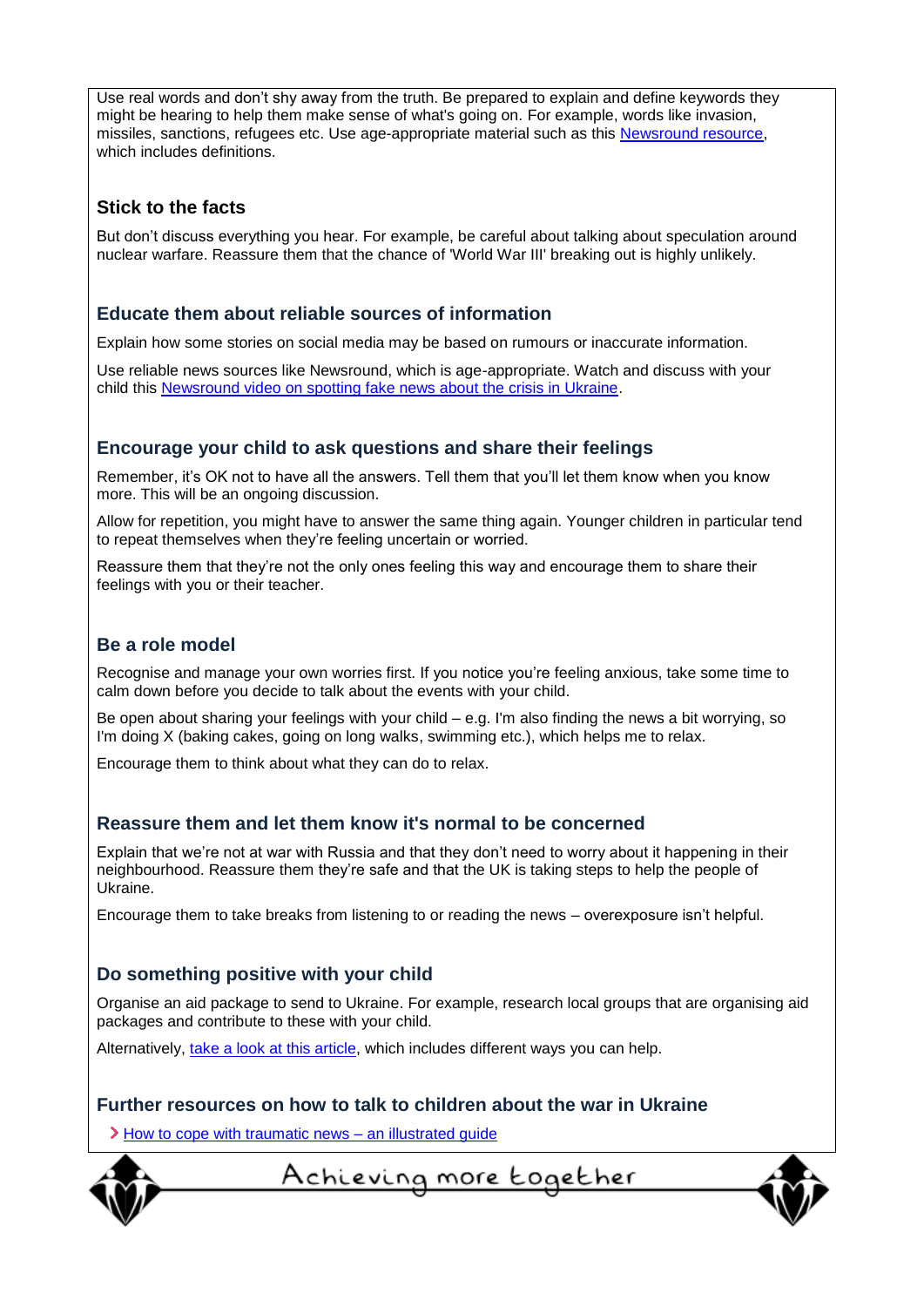- $\sum$  [Tips for parents and caregivers on media coverage of traumatic events](https://www.nctsn.org/resources/tips-parents-and-caregivers-media-coverage-traumatic-events)
- > [Talking about Ukraine with our children](https://draliza.bulletin.com/talking-about-ukraine-with-our-children/)

# **If your child struggles with higher levels of anxiety**

Some children are naturally more anxious, such as those with existing phobias or obsessive-compulsive disorders. The current situation can make those anxieties worse. If you have relatives in the armed forces or in the regions (Ukraine, Russia, eastern/central Europe), your child might be susceptible to higher levels of anxiety.

- Get them to do activities such as counting, ordering and sorting tasks, which can help them calm down
- Encourage them to use relaxation techniques such as controlled breathing
- > Help them stick to routines they know
- Look out for obsessive or compulsive behaviours and try to get ahead of them early by challenging unhelpful thoughts and assumptions
- If you're worried about your child's anxiety, **YoungMinds** is a charity dedicated to children's mental health. They have a [parents' helpline](https://youngminds.org.uk/find-help/for-parents/parents-helpline/) for confidential, expert advice. You can reach them at 0808 802 5544

#### **Helplines and websites for children and young people**

If your child would like to speak with someone confidentially, there are helplines and websites specifically for them.

| <b>ORGANISATION</b>                                                                                                                                   | <b>CONTACT INFORMATION</b>                                                                                                                    |
|-------------------------------------------------------------------------------------------------------------------------------------------------------|-----------------------------------------------------------------------------------------------------------------------------------------------|
| <b>Shout</b><br>Free, confidential support via text, available<br>24/7                                                                                | Text SHOUT to 85258 in the UK to text with a trained<br>crisis volunteer who'll provide active listening and<br>collaborative problem-solving |
| <b>The Mix</b><br>Free confidential telephone helpline and<br>online service that aims to find young<br>people the best help, whatever the<br>problem | • Call 0808 808 4994 for free (11am to 11pm<br>daily)<br>• Access the online community<br>$\bullet$ Email The Mix                             |
| <b>ChildLine</b><br>Confidential telephone counselling service<br>for any child with a problem                                                        | • Call 0800 1111 any time for free<br>• Have an online chat with a counsellor (9am to<br>midnight daily)<br>• Check out the message boards    |

# **Help us tackle racism and bullying related to the events**

Our school values respect, dignity and equality among children. We want to maintain these values during this difficult time.



<u>Achieving more together</u>